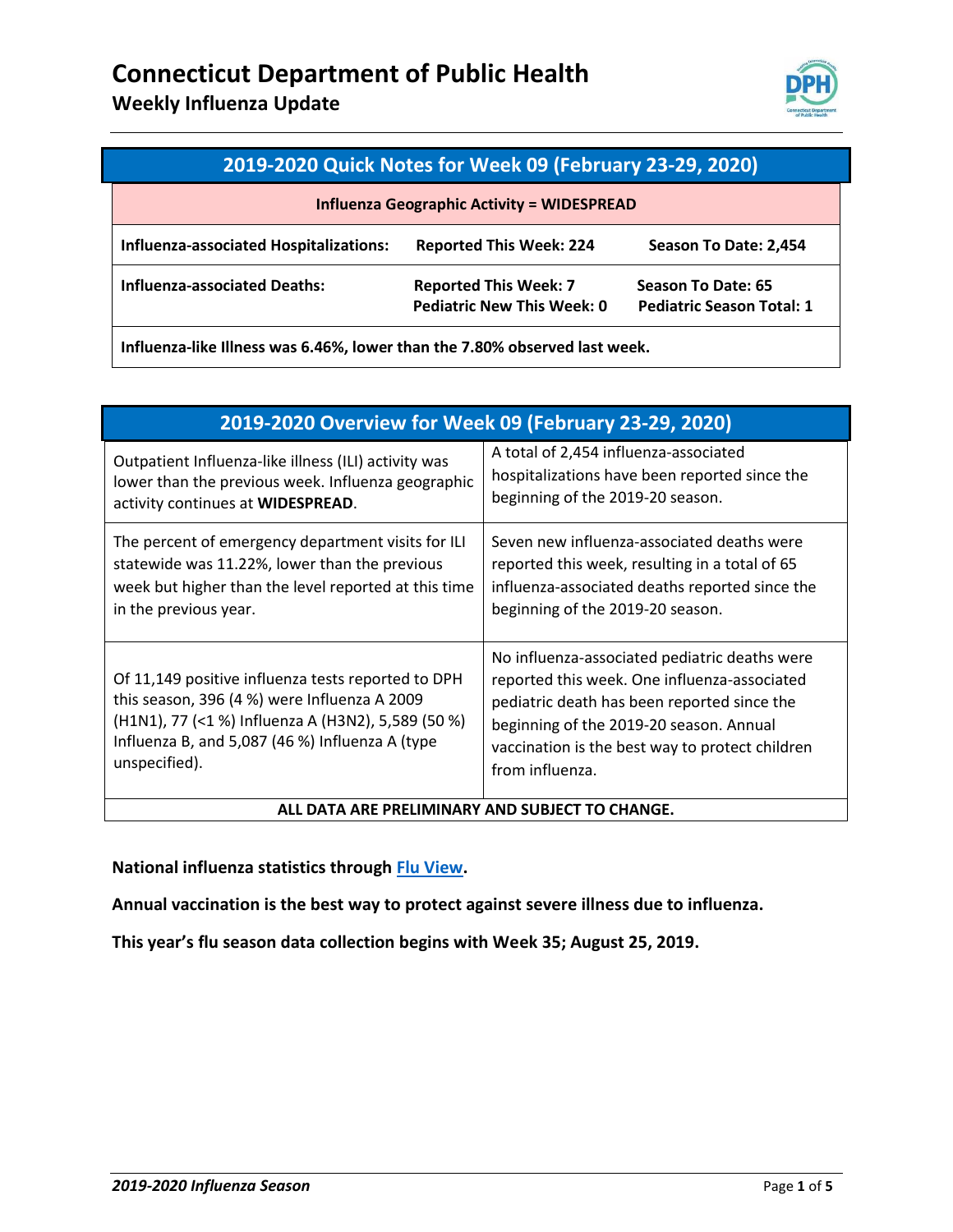## **Weekly Influenza Update**



### **ILINet Surveillance**

Each week a network of volunteer outpatient providers, including clinics, health centers, urgent care centers, and emergency departments, known as ILINet, report the percentage of patient visits with influenza-like illness (ILI), which consists of cough and/or sore throat and a fever >100<sup>⁰</sup>F in the absence of a known cause. The ILINet system was expanded in 2019 and should not be directly compared with previous seasons. As of February 29, 2020, outpatient ILI is **6.46%.**

#### **Percentage of outpatient patient visits associated with ILI per MMWR week.**



### **Hospital Syndromic Surveillance**

DPH receives near real-time information about emergency department (ED) visits from all 38 licensed, hospital EDs in Connecticut. This system was fully in place starting with the 2018-2019 season. Data from previous years are derived from the Hospital Emergency Department Syndromic System. As of February 29, 2020, **11.22%** of ED patients had ILI.

#### **Percentage of patients presenting to emergency departments statewide with complaints of ILI.**

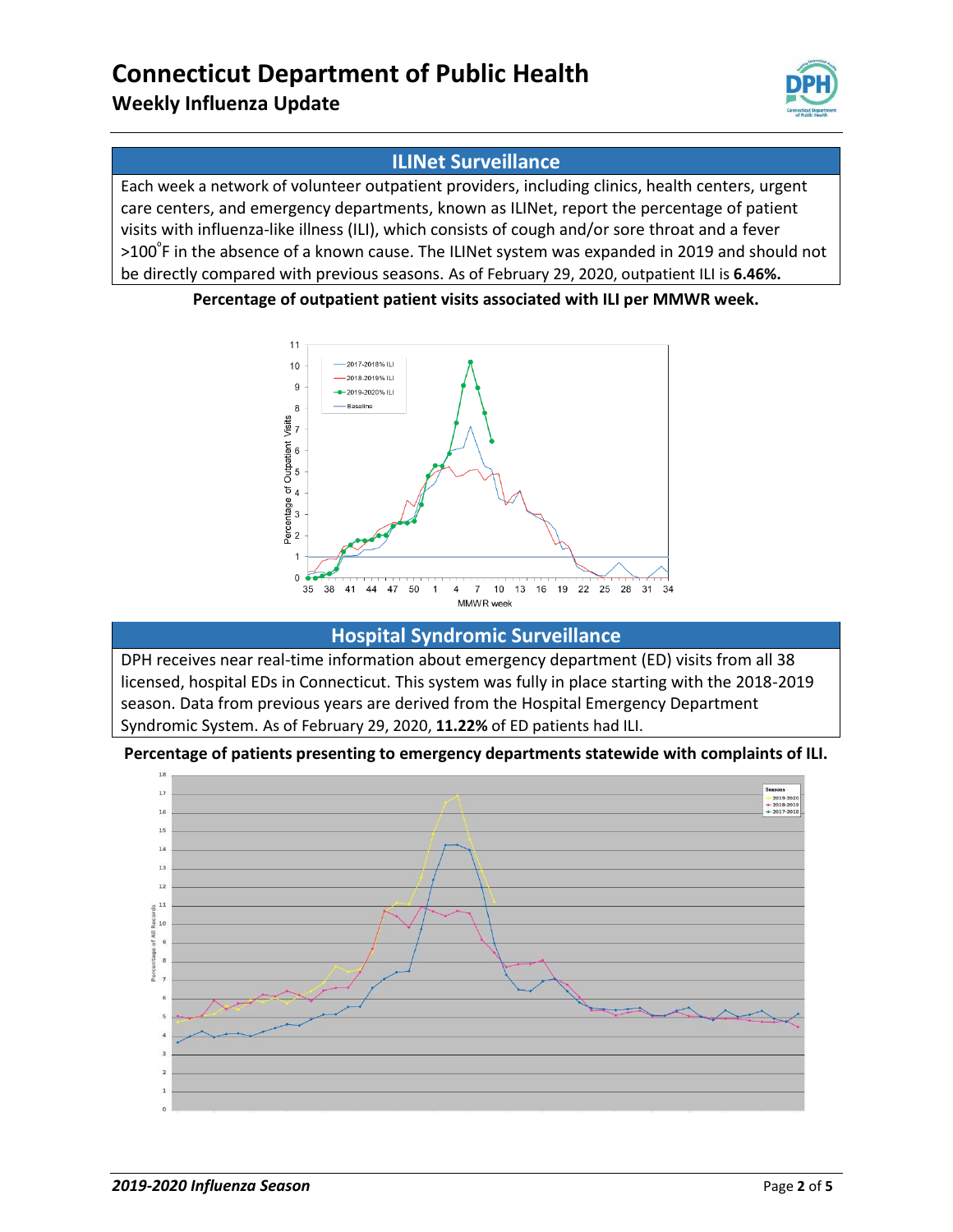## **Weekly Influenza Update**



### **Laboratory Surveillance**

Laboratories report positive influenza tests to DPH. Test results may include the virus subtype (as H3N2), which helps determine the specific virus strains circulating in CT. Other results only provide a general type (Type A Unspecified, Type B). As of February 29, 2020, **11,149** positive influenza tests have been reported. Increased numbers of circulating influenza B viruses have been observed in recent weeks in Connecticut.



#### **Total number of positive influenza tests and the number of each influenza virus type reported to DPH per MMWR week during the current season.**

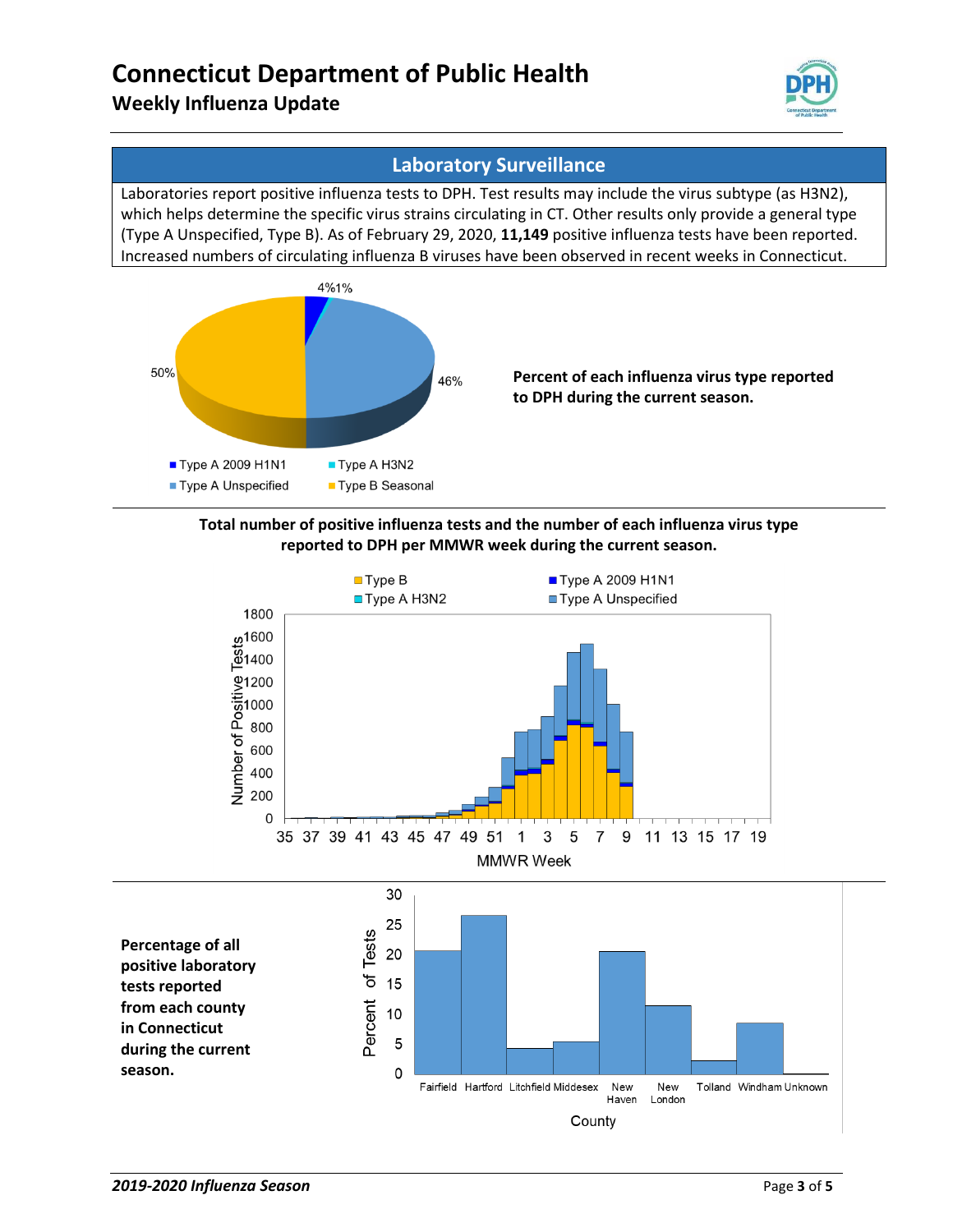## **Weekly Influenza Update**



### **Hospital Surveillance**

Hospitals report patients hospitalized with influenza to DPH. As of February 29, 2020, **2,454** patients have been hospitalized with influenza during the current season.





**Total number of reported patients hospitalized with influenza by age and influenza virus type during the current season.** NOTE: Type A Unspecified test results are not displayed in the second figure below so other results may be clearly seen.